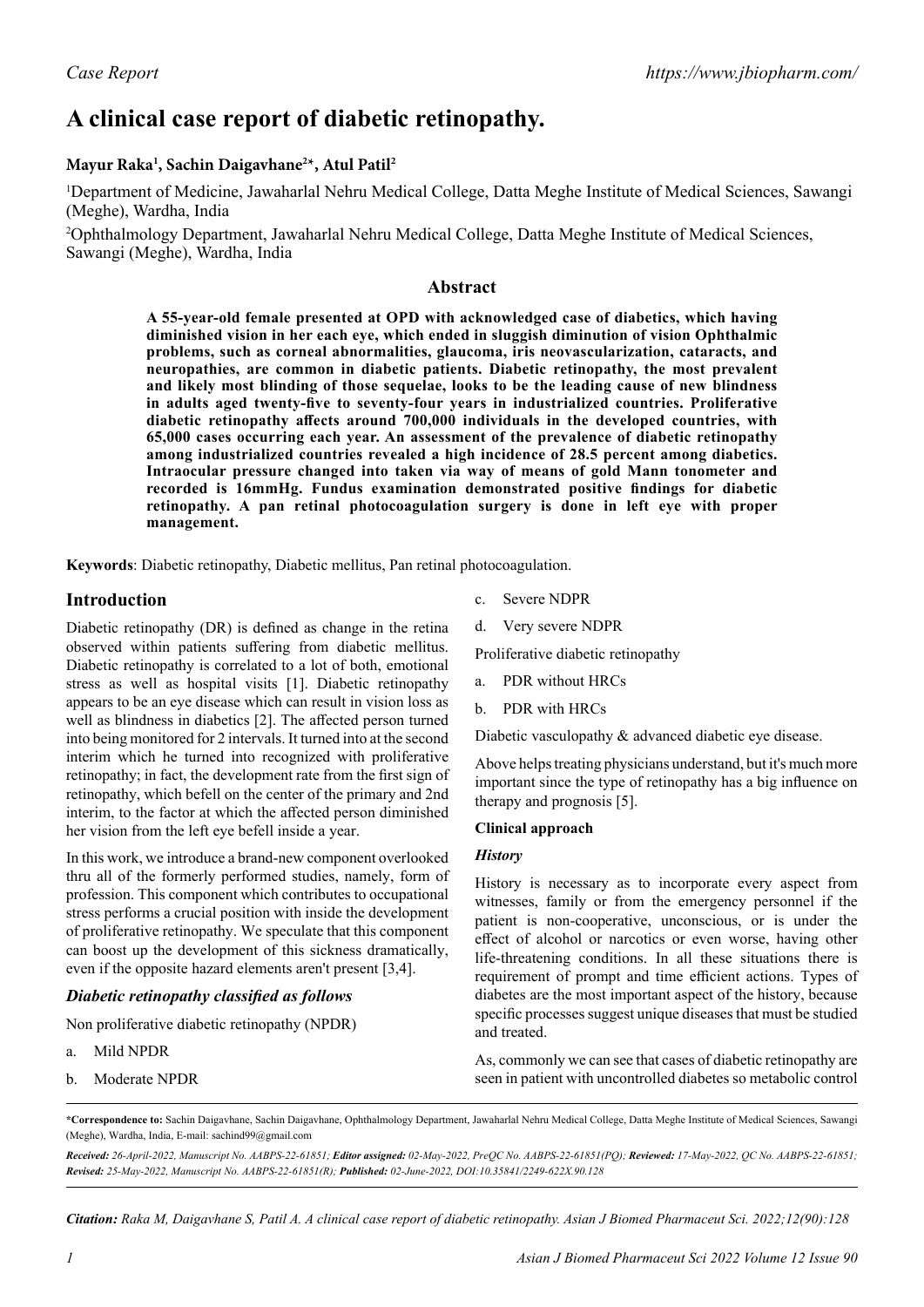of diabetes is essential. For better prognosis of DR stable blood glucose level is greater value if deranged consultation of endocrinologist. The normal value of blood glucose is fasting <120% post-prandial <180% and HbA1c (glycosylated hemoglobin) <7%. Control of dyslipidemia target lipid profile (fasting)  $\leq 200$  mg% cholesterol, triglycerides  $\leq 150$  mg% Renal function test essential to maintains serum creatine 1.0 mg% [6].

Outreach screening has the capability to growth screening insurance of high-chance diabetic retinopathy sufferers in far off and resource-negative settings, in addition to in regions in which no ophthalmologist or retina expert is available, without the chance of lacking diabetic retinopathy and stopping vision loss [7]. Decades of research into the etiology and treatment of diabetic retinopathy has transformed our understanding of the condition. Because neurodegenerative illness precedes and coexists with micro vascular alterations, diabetic retinopathy is now more correctly characterized as a neurovascular disease rather than a micro vascular disease. The intricacies of the pathways implicated in various phases of disease severity, on the other hand, continue to be a difficult challenge for drug discovery. Laser photocoagulation is currently the gold standard for treating proliferative diabetic retinopathy; however it is rapidly being phased out for diabetic macular edema.

The increased lipid level is nowadays common problem in urban areas. The life style modification is essentiality for documentation whether any protective steps taken by prone people or not. The symptoms of the patient like: thrust, polydipsia restlessness is suggestive of DM after diagnosis of it people are more prone to secondary effect like retinopathy, Cushing syndrome, Pancreatitis hemochromatosis etc. These factors overall can change the course of diagnosis as well as prognosis. For a person who has a corneal transplant earlier, the chance of getting an infection is high even with minimal power projectile. Likewise, the globe ruptures at the site of prior cataract, glaucoma, or radial keratotomy surgery in those who have had previous cataract, glaucoma, or radial keratotomy surgery.

Second, prior ocular history is critical because underlying disease may need different treatment choices following damage. The threshold for surgical rapture of retinal artery in a patient with severe glaucomatous optic neuropathy, for example, would be significantly lower than in a patient with intact optic nerves. A patient's systemic history is also of upmost importance since it might impact treatment choices. For example, hyphemia, which is collection of blood in anterior chamber, is tackled differently for patients with sickle cell disease. Pseudoxanthoma elasticum patients, for example, almost always exhibit angioid streaks and are at a much higher probability of choroidal rupture. Other systemic disorders that can induce non-traumatic vitreous hemorrhage, one of which is diabetes mellitus, which causes diabetic retinopathy.

Anticoagulants and antiplatelet medicines in the patient's pharmacological history are significant since they will impede surgical repair. Furthermore, identifying drug allergies is essential [8]. As the only, most effective management in these types of cases is surgical management, during the system-wise evaluation, the ability of patient to endure an aesthetic and surgical repair must be evaluated. Patients who are unable to undergo surgery safely may benefit from medical management, even if the risk of losing of both eye sights is preventable, from proper management and care on such problems.

### *Therapeutic intervention*

In ophthalmology, Inj. Intra orbital anti-VEGL (Benvacizumab1.25 mg) in right eye followed by PPV+MP+EV +SOI and GVP reduce in Right eye after anesthesia and cardiac fitness. Laser Pan retinal Photocoagulation (PRP) is done in left eye in three setting. Ophthalmologic examination showed when highest and best corrected visual acuity (BCV.A.) of 6/24 In left eye and 6/18 P right eye and that of both eyes to counting fingers (CF) at 1.5 m distance.

## *Follow-ups*

Informed consent was taken. Patient was kept on regular follow-up. Symptomatically improvement was seen. Treatment was strictly monitored. Patient was advised about the treatment. Left eye Pan Retinal photo coagulation done and follow for second setting in seven days. Both eye prognosis and treatment explained to patient and relatives.

## **Case Report**

A fifty-five-year-old female from bochadi presented at ophthalmology OPD on 12th Nov 2021 with complaints of diminution of vision in both eyes, patient is also known case of diabetes mellitus in the last 5 years, hypertension in the past 4 years and also history of IND 3 years ago, which resulted in diminution of vision in both eyes Progressively.

Ophthalmologic examination showed best corrected visual acuity (BCVA) of 6/24 in left eye and 6/18 in right eye that of right eye to counting fingers (CF) at 1.5 m distance. And IOP by non-contact tonometer for left eye has result 23 and right eye 19.

Fundus examination by direct ophthalmoscope revels that blot hemorrhages superior and infer nasal to optic disc in left eye and in right eye multiple dot and blot hemorrhages. The c-d ratio is 0.6. A complete ocular exam and dilated retinal exam with the aid of using an ophthalmologist, retina specialist, or retina healthcare professional is the gold standard for detecting diabetic retinopathy. Dot and blot hemorrhages: It arise as micro aneurysms rupture with inside the deeper layers of the retina, including the internal nuclear and outer flexi form layers. These seem just like micro aneurysms if they're tiny; fluorescein angiography can be wanted to differentiate among the two [9].

Flame-shaped hemorrhages: They are splinter hemorrhages that arise with inside the greater superficial nerve fiber layer. Retinal edema and tough exudates: These are because of the blood-retina barrier, demolition permitting leakage in the vessels of serum proteins, lipids, as well as proteins.

Cotton-wool spots: They are fibres of nerve layer infarcts from obstruction of precapillary arterioles. With using angiography (fluorescein), there may be no capillary perfusion. The following are often bordered with the aid of using micro

*Citation: Raka M, Daigavhane S, Patil A. A clinical case report of diabetic retinopathy. Asian J Biomed Pharmaceut Sci. 2022;12(90):128*